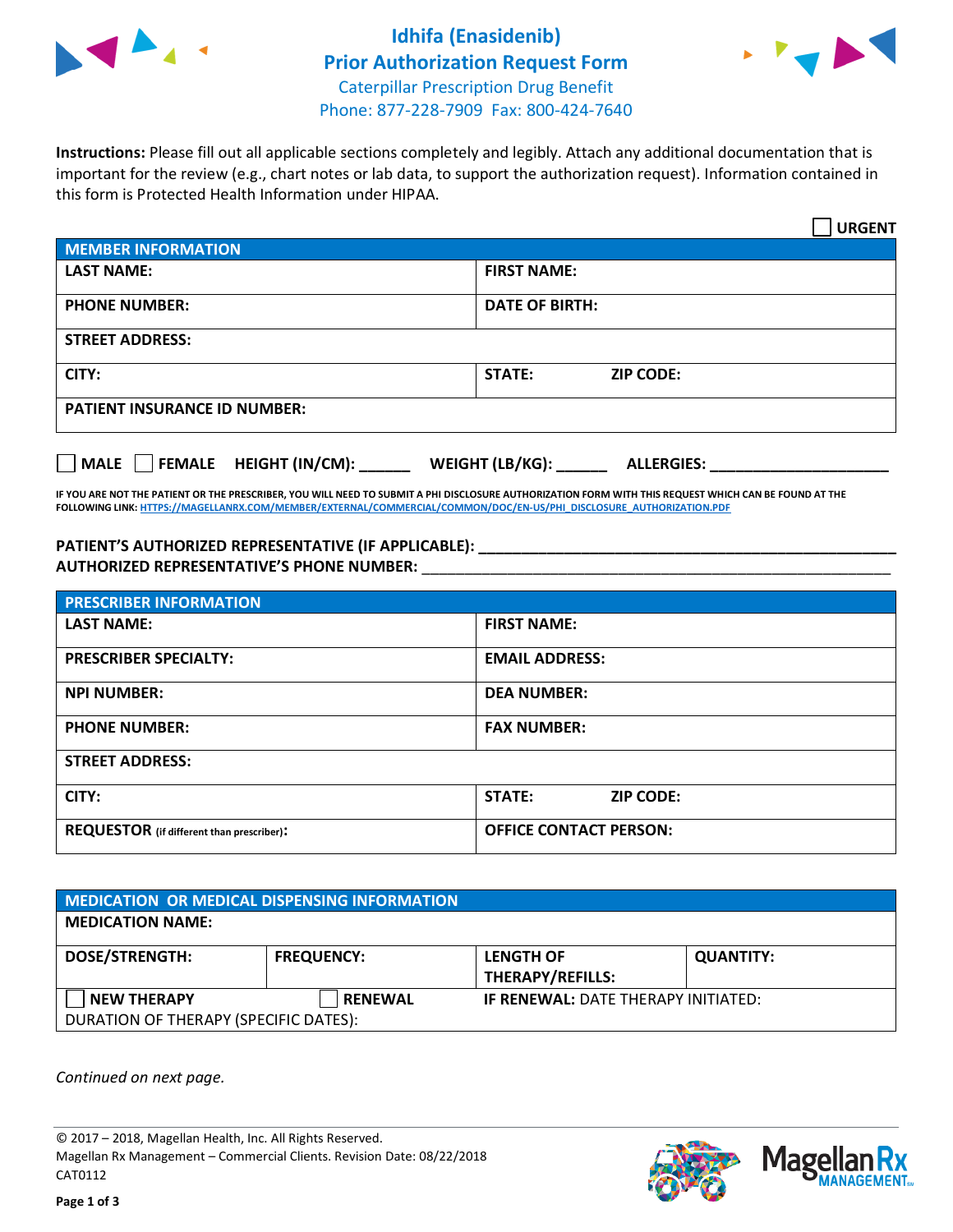



| <b>MEMBER'S LAST NAME:</b> NAME:                                                                                                                                                                       | MEMBER'S FIRST NAME:                                                                                                                                |                                    |  |  |  |
|--------------------------------------------------------------------------------------------------------------------------------------------------------------------------------------------------------|-----------------------------------------------------------------------------------------------------------------------------------------------------|------------------------------------|--|--|--|
|                                                                                                                                                                                                        | 1. HAS THE PATIENT TRIED ANY OTHER MEDICATIONS FOR THIS CONDITION?                                                                                  | YES (if yes, complete below)<br>NO |  |  |  |
| <b>MEDICATION/THERAPY (SPECIFY</b>                                                                                                                                                                     | <b>DURATION OF THERAPY (SPECIFY</b>                                                                                                                 | <b>RESPONSE/REASON FOR</b>         |  |  |  |
| DRUG NAME AND DOSAGE):                                                                                                                                                                                 | DATES):                                                                                                                                             | <b>FAILURE/ALLERGY:</b>            |  |  |  |
|                                                                                                                                                                                                        |                                                                                                                                                     |                                    |  |  |  |
|                                                                                                                                                                                                        |                                                                                                                                                     |                                    |  |  |  |
|                                                                                                                                                                                                        |                                                                                                                                                     |                                    |  |  |  |
| <b>2. LIST DIAGNOSES:</b>                                                                                                                                                                              |                                                                                                                                                     | <b>ICD-10:</b>                     |  |  |  |
| □ Acute myeloid leukemia (AML)                                                                                                                                                                         |                                                                                                                                                     |                                    |  |  |  |
| Other Diagnosis_____________<br>$LO-10 Code(s):$                                                                                                                                                       |                                                                                                                                                     |                                    |  |  |  |
|                                                                                                                                                                                                        | 3. REQUIRED CLINICAL INFORMATION: PLEASE PROVIDE ALL RELEVANT CLINICAL INFORMATION TO SUPPORT A                                                     |                                    |  |  |  |
| PRIOR AUTHORIZATION.                                                                                                                                                                                   |                                                                                                                                                     |                                    |  |  |  |
| <b>Clinical information:</b>                                                                                                                                                                           |                                                                                                                                                     |                                    |  |  |  |
|                                                                                                                                                                                                        | Does the patient have a diagnosis of acute myeloid leukemia (AML) with an isocitrate dehydrogenase-2 (IDH2)                                         |                                    |  |  |  |
| mutation?* $\Box$ Yes $\Box$ No                                                                                                                                                                        |                                                                                                                                                     |                                    |  |  |  |
| <i>*Please submit documentation.</i>                                                                                                                                                                   |                                                                                                                                                     |                                    |  |  |  |
|                                                                                                                                                                                                        |                                                                                                                                                     |                                    |  |  |  |
| *Please submit documentation.                                                                                                                                                                          | Has the patient had at least one previous chemotherapy treatment?* $\Box$ Yes $\Box$ No                                                             |                                    |  |  |  |
|                                                                                                                                                                                                        |                                                                                                                                                     |                                    |  |  |  |
| Is the patient ineligible for chemotherapy?* $\Box$ Yes $\Box$ No                                                                                                                                      |                                                                                                                                                     |                                    |  |  |  |
|                                                                                                                                                                                                        | *Chart documentation stating why patient is ineligible for chemotherapy is required for further review                                              |                                    |  |  |  |
|                                                                                                                                                                                                        |                                                                                                                                                     |                                    |  |  |  |
|                                                                                                                                                                                                        | Are there any other comments, diagnoses, symptoms, medications tried or failed, and/or any other information the                                    |                                    |  |  |  |
| physician feels is important to this review?                                                                                                                                                           |                                                                                                                                                     |                                    |  |  |  |
|                                                                                                                                                                                                        |                                                                                                                                                     |                                    |  |  |  |
|                                                                                                                                                                                                        |                                                                                                                                                     |                                    |  |  |  |
|                                                                                                                                                                                                        |                                                                                                                                                     |                                    |  |  |  |
|                                                                                                                                                                                                        |                                                                                                                                                     |                                    |  |  |  |
| information is received.                                                                                                                                                                               | Please note: Not all drugs/diagnosis are covered on all plans. This request may be denied unless all required                                       |                                    |  |  |  |
|                                                                                                                                                                                                        |                                                                                                                                                     |                                    |  |  |  |
| ATTESTATION: I attest the information provided is true and accurate to the best of my knowledge. I understand that                                                                                     |                                                                                                                                                     |                                    |  |  |  |
| the Health Plan, insurer, Medical Group or its designees may perform a routine audit and request the medical<br>information necessary to verify the accuracy of the information reported on this form. |                                                                                                                                                     |                                    |  |  |  |
|                                                                                                                                                                                                        |                                                                                                                                                     |                                    |  |  |  |
|                                                                                                                                                                                                        |                                                                                                                                                     | Date:                              |  |  |  |
| Prescriber Signature or Electronic I.D. Verification:                                                                                                                                                  | CONFIDENTIALITY NOTICE: The documents accompanying this transmission contain confidential health information that is legally privileged. If         |                                    |  |  |  |
|                                                                                                                                                                                                        | you are not the intended recipient, you are hereby notified that any disclosure, copying, distribution, or action taken in reliance on the contents |                                    |  |  |  |
| of these documents is strictly prohibited. If you have received this information in error, please notify the sender immediately (via return FAX)                                                       |                                                                                                                                                     |                                    |  |  |  |
| and arrange for the return or destruction of these documents.                                                                                                                                          |                                                                                                                                                     |                                    |  |  |  |
|                                                                                                                                                                                                        |                                                                                                                                                     |                                    |  |  |  |
| <b>FAX THIS FORM TO: 800-424-7640</b>                                                                                                                                                                  |                                                                                                                                                     |                                    |  |  |  |
| <b>MAIL REQUESTS TO:</b> Magellan Rx Management Prior Authorization Program; c/o Magellan Health, Inc.                                                                                                 |                                                                                                                                                     |                                    |  |  |  |
|                                                                                                                                                                                                        | 4801 E. Washington Street, Phoenix, AZ 85034                                                                                                        |                                    |  |  |  |
| Phone: 877-228-7909                                                                                                                                                                                    |                                                                                                                                                     |                                    |  |  |  |
|                                                                                                                                                                                                        |                                                                                                                                                     |                                    |  |  |  |

© 2017 – 2018, Magellan Health, Inc. All Rights Reserved. Magellan Rx Management – Commercial Clients. Revision Date: 08/22/2018 CAT0112

**IANAGEMENT**<sub>SM</sub>